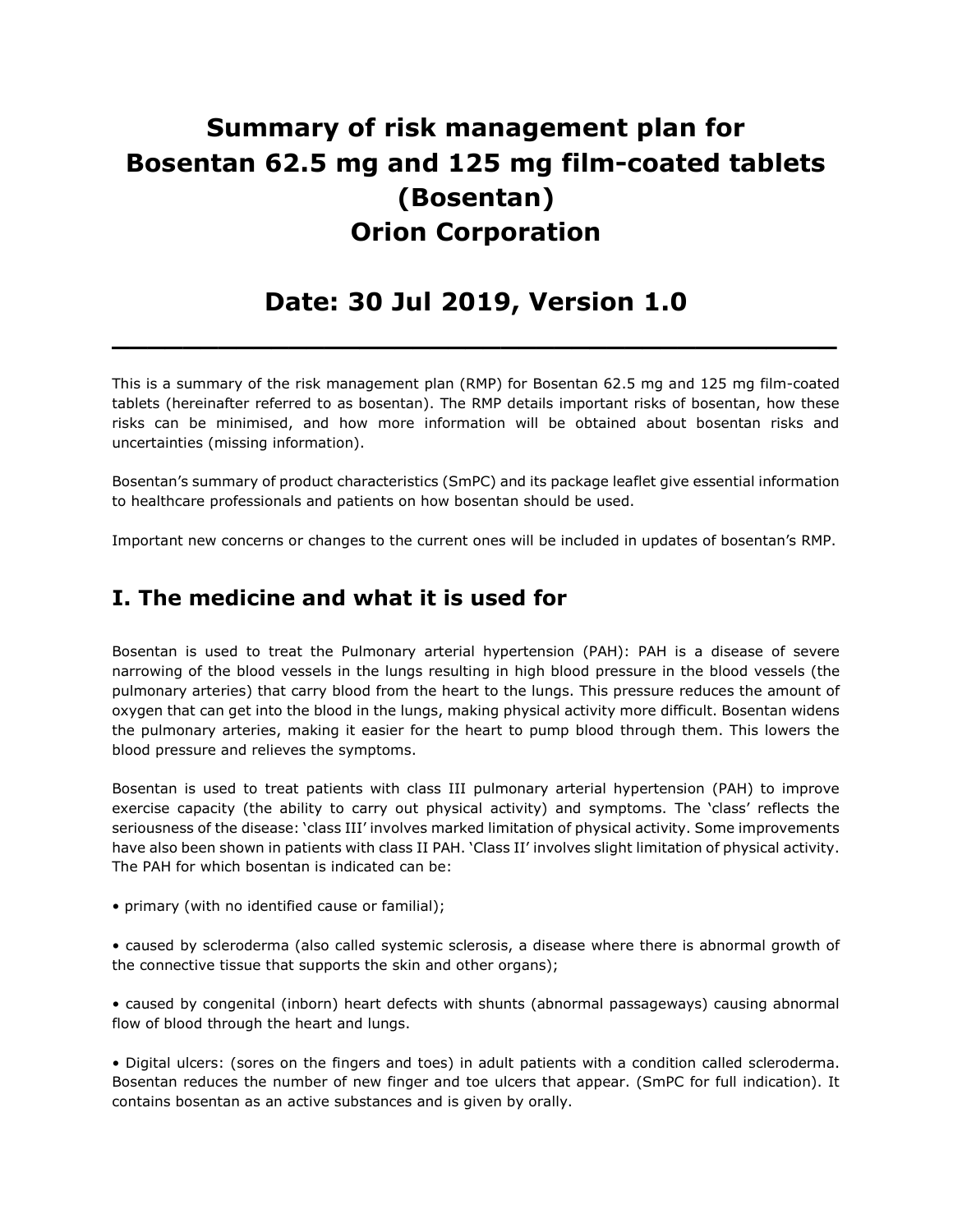### II. Risks associated with the medicine and activities to minimise or further characterise the risks

Important risks of bosentan, together with measures to minimise such risks and the proposed studies for learning more about bosentan's risks, are outlined below. Measures to minimise the risks identified for medicinal products can be:

• Specific information, such as warnings, precautions, and advice on correct use, in the package leaflet and SmPC addressed to patients and healthcare professionals;

• Important advice on the medicine's packaging;

• The authorised pack size — the amount of medicine in a pack is chosen so to ensure that the medicine is used correctly;

• The medicine's legal status — the way a medicine is supplied to the patient (e.g. with or without prescription) can help to minimises its risks.

Together, these measures constitute routine risk minimisation measures.

In the case of bosentan, these measures are supplemented with additional risk minimisation measures mentioned under relevant risks, below.

 $\Box$  Hepatotoxicity  $\Box$  Teratogenicity

#### Additional Risk Minimisation measures:

 $\triangleright$  Patient Alert card

In addition to these measures, information about the adverse reactions is collected continuously and regularly analysed, including Periodic Safety Update Report (PSUR) assessment so that immediate action can be taken as necessary. These measures constitute routine pharmacovigilance activities.

### II.A List of important risks and missing information

Important risks of bosentan are risks that need special risk management activities to further investigate or minimise the risk, so that the medicinal product can be safely taken. Important risks can be regarded as identified or potential. Identified risks are concerns for which there is sufficient proof of a link with the use of bosentan. Potential risks are concerns for which an association with the use of this medicine is possible based on available data, but this association has not been established yet and needs further evaluation. Missing information refers to information on the safety of the medicinal product that is currently missing and needs to be collected (e.g. on the long-term use of the medicine).

| List of important risks and missing information |                |  |
|-------------------------------------------------|----------------|--|
| Important identified risks                      | Hepatotoxicity |  |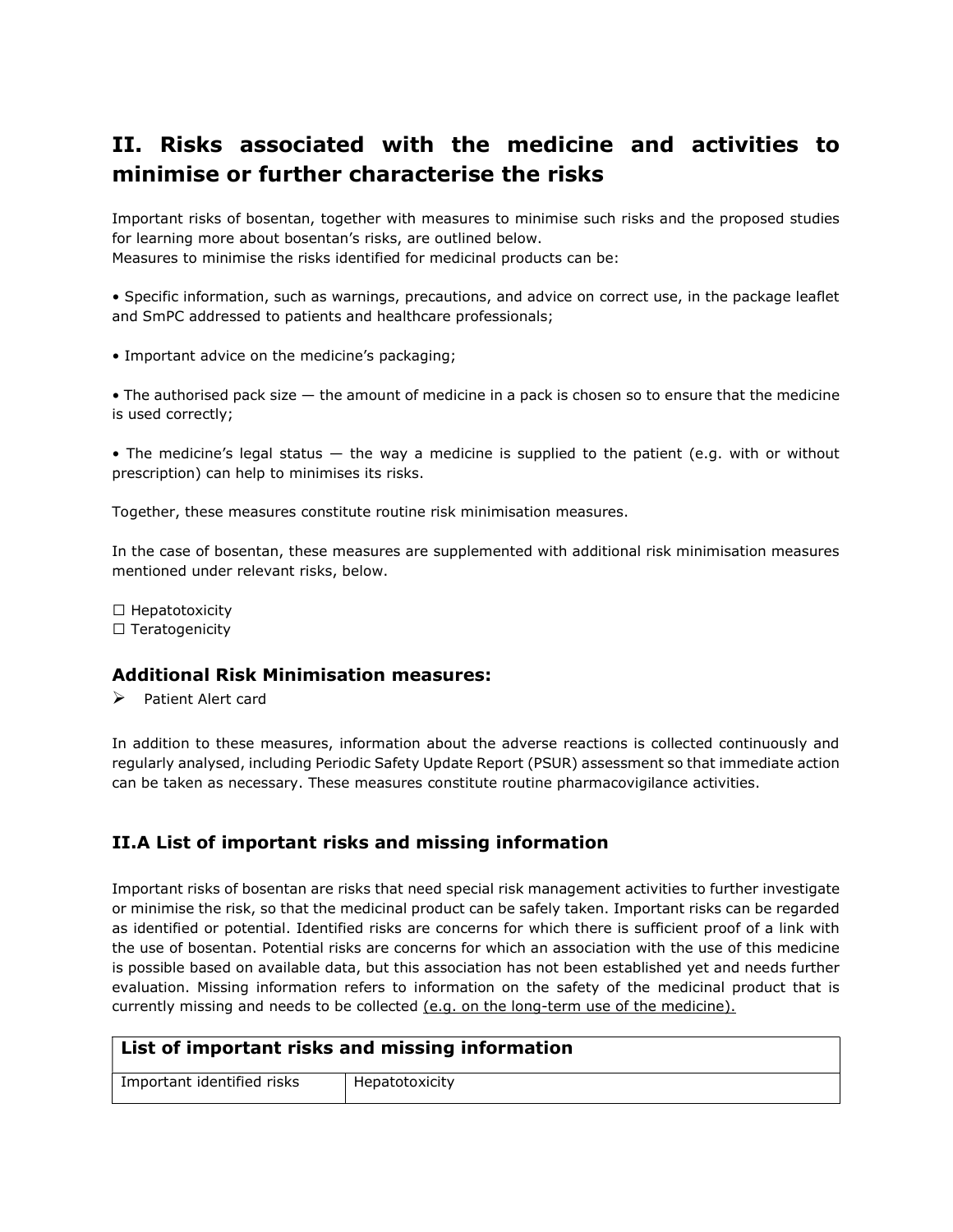### List of important risks and missing information

|                           | Teratogenicity |
|---------------------------|----------------|
| Important potential risks | None           |
| Missing information       | None           |

 $\overline{\phantom{a}}$ 

### II.B Summary of important risks

The safety information in the Product Information is aligned to the reference medicinal product. Important identified risk information : Hepatotoxicity

| Evidence for linking the risk to the<br>medicine | Inline with the PRAC recommendation                                                                                                                                                                                                                                                                                                                                                                                                                                                                                                                                                                                                                                                                                                                                                                                                                                                                                                                                                                     |
|--------------------------------------------------|---------------------------------------------------------------------------------------------------------------------------------------------------------------------------------------------------------------------------------------------------------------------------------------------------------------------------------------------------------------------------------------------------------------------------------------------------------------------------------------------------------------------------------------------------------------------------------------------------------------------------------------------------------------------------------------------------------------------------------------------------------------------------------------------------------------------------------------------------------------------------------------------------------------------------------------------------------------------------------------------------------|
| Risk factors and risk groups                     | Patients with known history of hepatic impairment.                                                                                                                                                                                                                                                                                                                                                                                                                                                                                                                                                                                                                                                                                                                                                                                                                                                                                                                                                      |
| Risk minimisation measures                       | <b>Routine risk minimisation measures</b><br>Listings in SmPC section 4.2 Posology and method of<br>administration, 4.3 Contraindications, 4.4 Special warnings and<br>precautions for use, 4.5 Interaction with other medicinal products<br>and other forms of interaction, 4.8 Undesirable effects, 5.2<br>Pharmacokinetic properties and 5.3 Preclinical safety data<br>Listings in PIL section 2. What you need to know before you take<br>bosentan and 4. Possible side effects<br>Routine risk minimisation activities recommending specific clinical<br>measures to address the risk:<br>Recommendation on patients monitoring for aminotransferase<br>levels (ALT/AST) and liver function are included in SmPC 4.4<br>Special warnings and precautions for use and 4.8 Undesirable<br>effects.<br>Recommendation on patients monitoring for liver and blood<br>values are included in PIL section 4.4 Possible side effects<br>Additional risk minimisation measures<br>Patient Alert card<br>➤ |

| <b>Important identified risk information: Teratogenicity</b> |                                                                                                                                                                                                                                                                                                                                                                              |  |
|--------------------------------------------------------------|------------------------------------------------------------------------------------------------------------------------------------------------------------------------------------------------------------------------------------------------------------------------------------------------------------------------------------------------------------------------------|--|
| Evidence for linking the risk to the<br>medicine             | l Inline with the PRAC recommendation                                                                                                                                                                                                                                                                                                                                        |  |
| Risk factors and risk groups                                 | Not applicable                                                                                                                                                                                                                                                                                                                                                               |  |
| Risk minimisation measures                                   | <b>Routine risk minimisation measures</b><br>Listings in SmPC section 4.3 Contraindications, 4.4 Special<br>warnings and precautions for use, 4.5 Interaction with other<br>medicinal products and other forms of interaction, 4.6 fertility,<br>pregnancy and lactation and 5.3 Preclinical safety data<br>Listings in PIL section 2. What you need to know before you take |  |
|                                                              | bosentan.                                                                                                                                                                                                                                                                                                                                                                    |  |